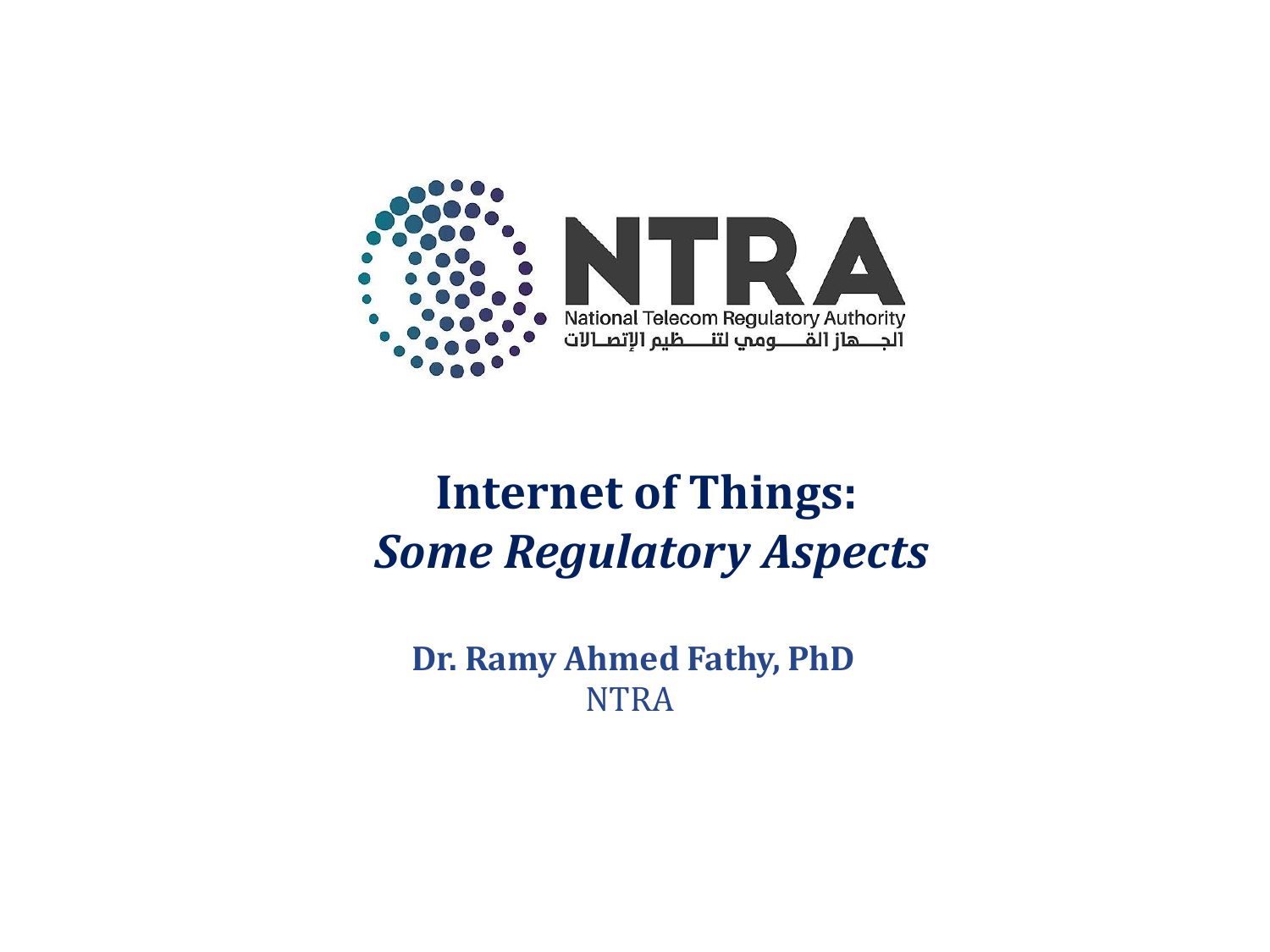## What is the Internet of Things (IoT)? ITU's Definition

A global infrastructure for the information society, enabling advanced services by interconnecting (physical and virtual) things based on existing and evolving interoperable information and communication technologies"

Parking | Transportation | Home Automation | Health Care|…

Sensors | Meters | Lamps Turbines | Engines| Phones |…

Conventional TCP/IP | Evolving NGN | … How about AI?

Interoperability is key .. The question is at which lay<br>
The question is at which lay<br>
The question is at which lay<br>
The question is at which lay<br>
The question is at which lay<br>
The question is at which lay Interoperability is key .. The question is at which layer?

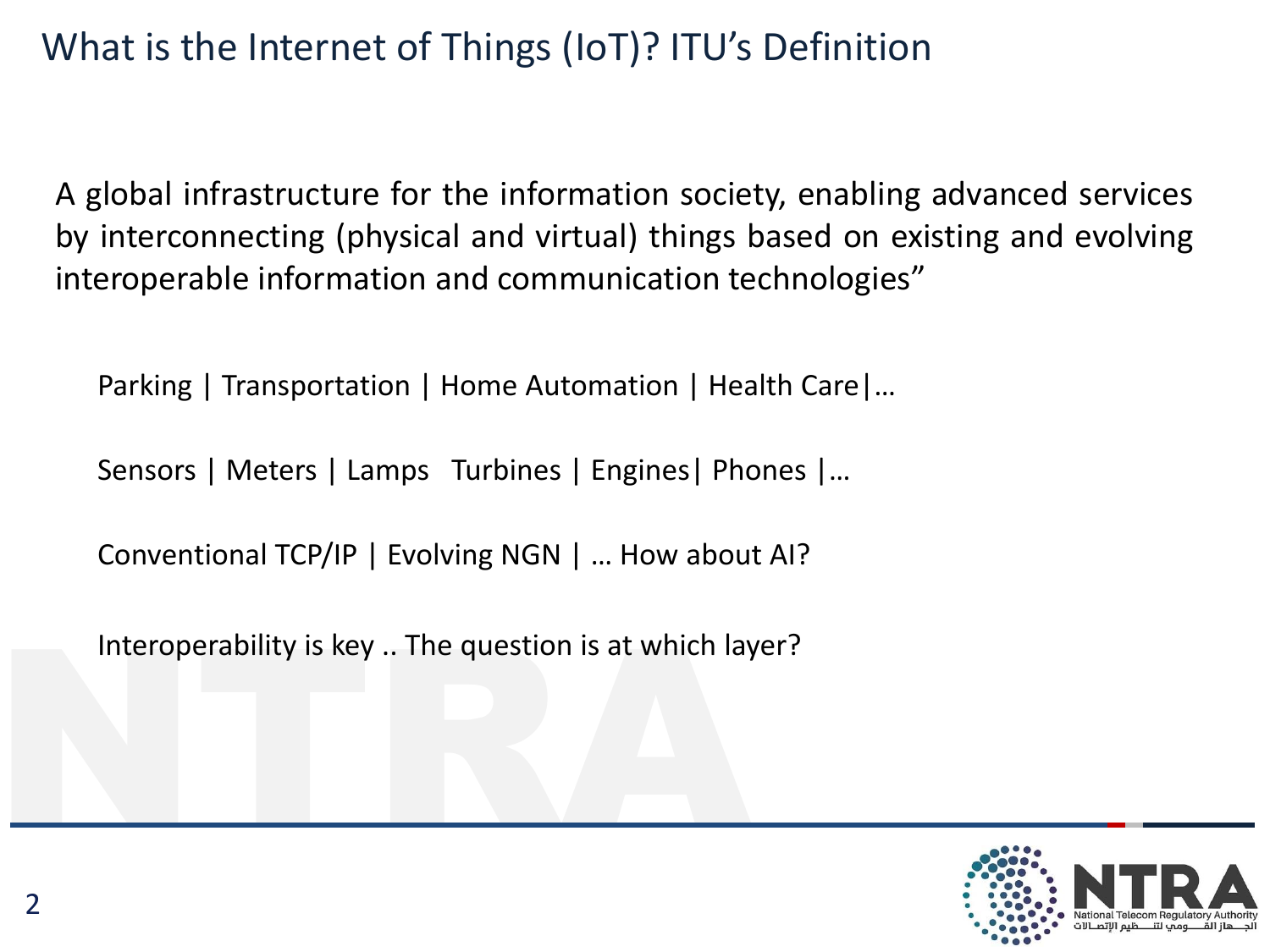### The IoT, M2M, and Big Data.. are all inter-related technologies.



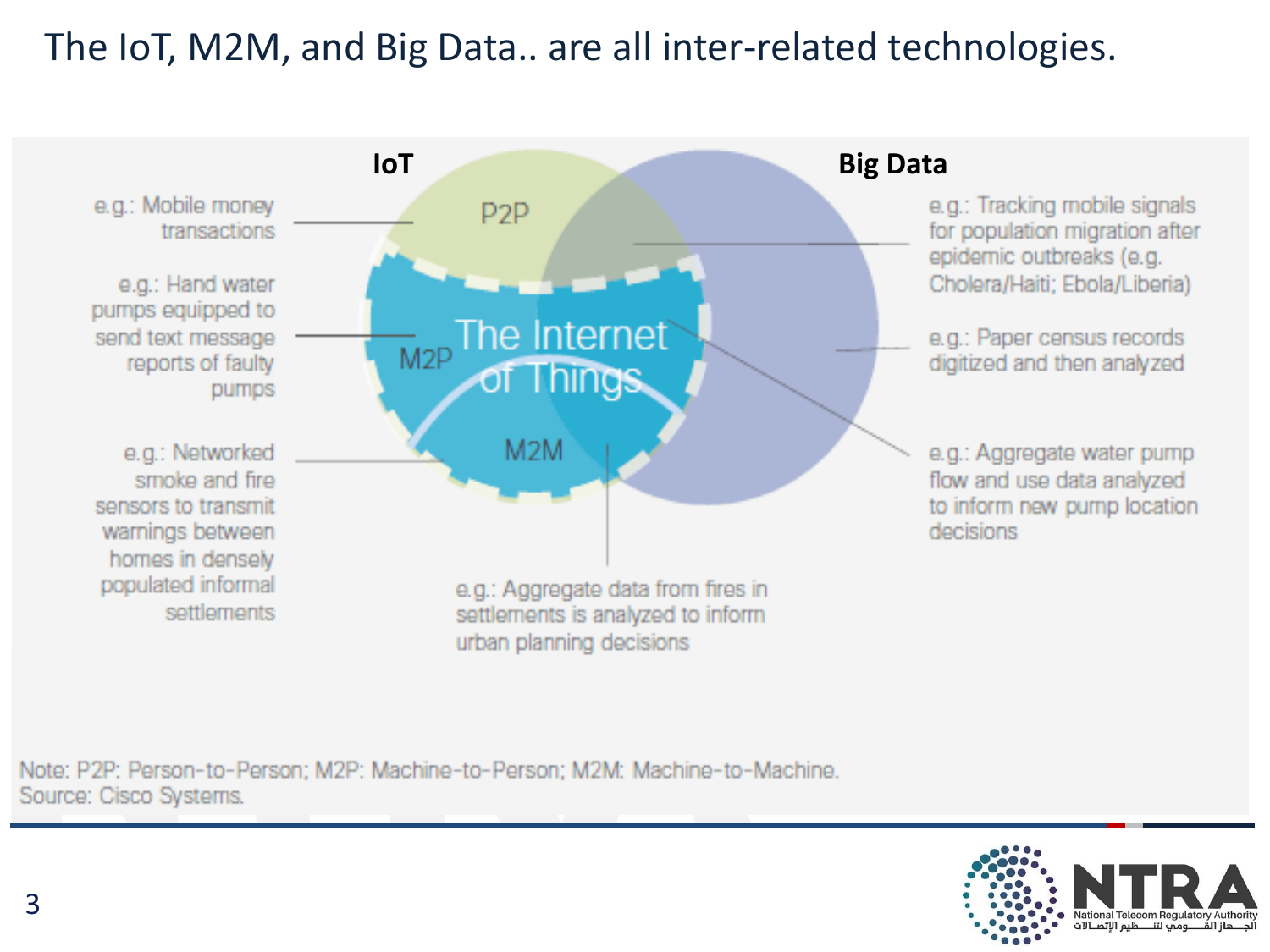IoT application domains are massive.. & not to mention smart cities!

**Smart Home** Smart Appliances, Security & Access Control, Lighting, Automation

**Agriculture** Precision Agriculture, Smart Irrigation, Livestock Monitoring

RFID, POS, Smart Mirrors, Kiosks, Personal Shopping Assistance, Inventory Management

**Retail**

**Factories** Workers Safety, Predictive Maintenance, Process Control, **Monitoring** 

> **Healthcare** Mobile Health, Wearables, Asset Tracking, Drug Dispensing, Bio-Monitoring

**Smart City** Traffic Management, Waste Management, Parking, Security, Safety

Mobile Health,<br>
Wearables, Asset<br>
Tracking, Drug<br>
Dispensing, Bio-<br>
Monitoring<br>
Pipes, Wellhead<br>
Telemetry **Oil & Gas** Safety & Environment, Smart Pipes, Wellhead **Telemetry** 

**Smart Grid** AMI/Smart Meters, Automation, Actuators, Fault Detection

**Smart Building** Security, Energy Conservation, HVAC, Lighting

…

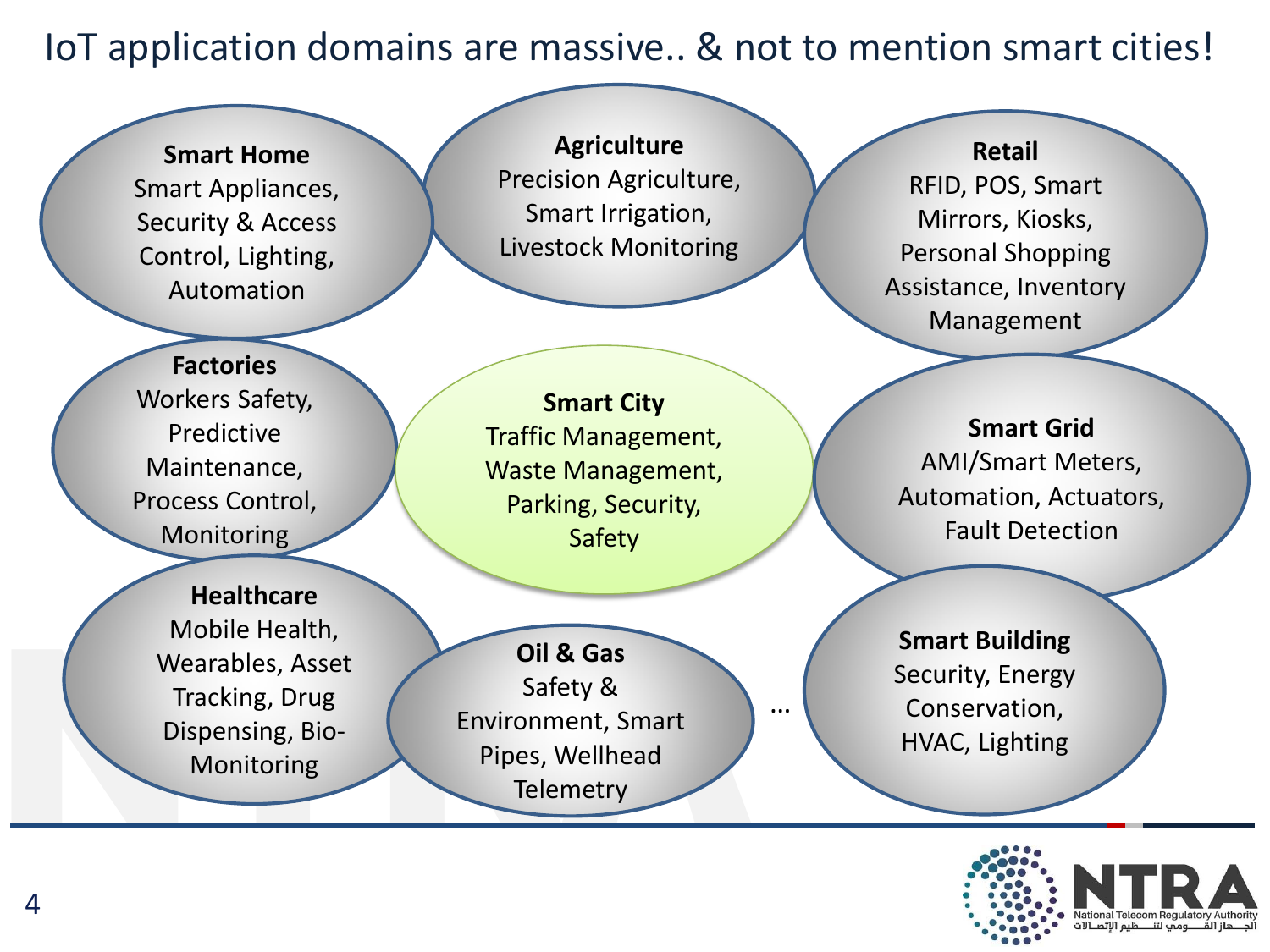For 75 billion connected device, the threats and attack vectors are huge.



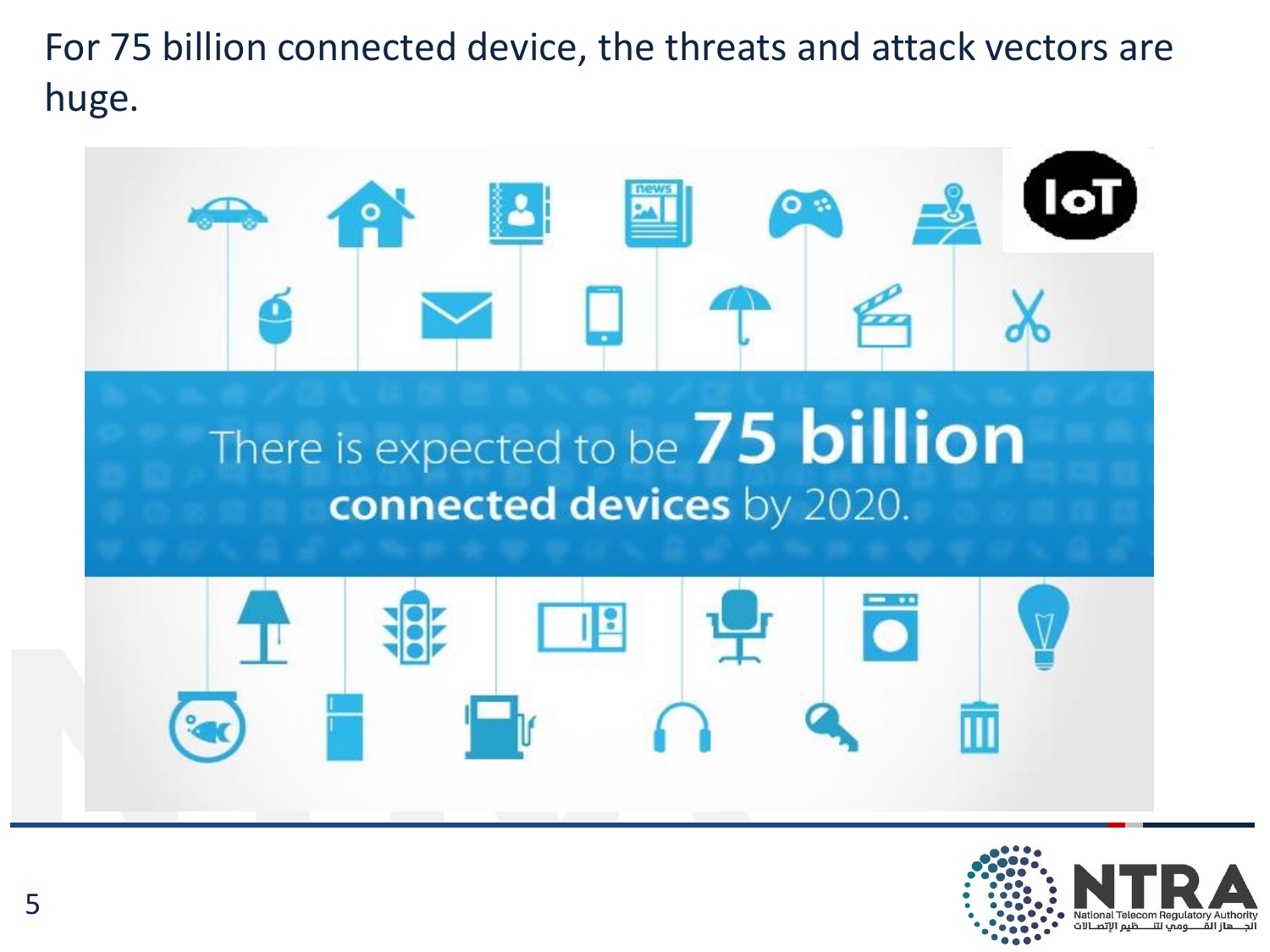#### Two aspects of regulations might be needed..

#### **Privacy and data protection**

M2M and IoT applications can record a variety of personal data.

End user is often unaware of the amount and details of his data that is being gathered and/or shared when they use a service, a system, a device, or an application.

Enforce regulations on :

- How information should be stored, processed, and distributed
- Measures to delete customers data (the right to be forgotten)
- Measures to delete customers data (the<br>right to be forgotten)<br>• Easily identifiable contact details if<br>customers had privacy concerns<br>• ... • Easily identifiable contact details if customers had privacy concerns

#### **Network security and resilience**

New measures to detect vulnerabilities and potential threats.

Threat Impact Vectors are needed to analyze and detect the potential sources of breaches, the potential targets, and the potential operating environment of these breaches.

why?

To develop sound security measures.



• …